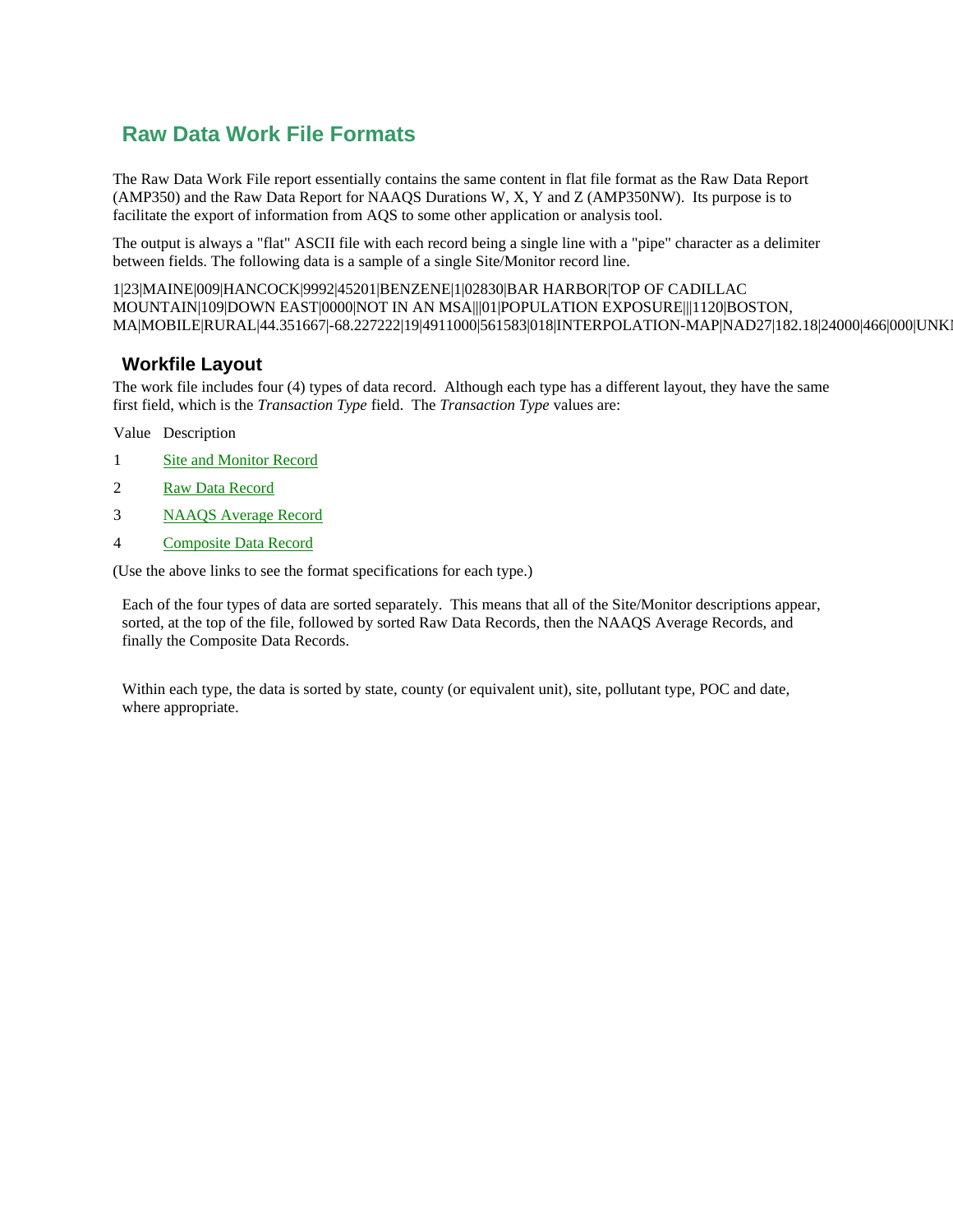## <span id="page-1-0"></span>**Site and Monitor Record Work File Format**

| Field<br>Number | <b>Field Name</b>                                  | Alpha/<br>Numeric | Max Size/Scale |
|-----------------|----------------------------------------------------|-------------------|----------------|
| 1               | <b>Transaction Type</b>                            | A                 | 1              |
| 2               | <b>State Code</b>                                  | A                 | 2              |
| 3               | <b>State Name</b>                                  | A                 | 50             |
| 4               | <b>County Code</b>                                 | A                 | 3              |
| 5               | <b>County Name</b>                                 | A                 | 50             |
| 6               | Site ID                                            | A                 | 4              |
| 7               | Parameter Code                                     | Α                 | 5              |
| 8               | <b>Parameter Description</b>                       | Α                 | 120            |
| 9               | <b>POC</b>                                         | N                 | 2              |
| 10              | City Code                                          | Α                 | 5              |
| 11              | <b>City Name</b>                                   | A                 | 50             |
| 12              | <b>Street Address</b>                              | A                 | 2000           |
| 13              | <b>AQCR Code</b>                                   | A                 | 3              |
| 14              | <b>AQCR Name</b>                                   | Α                 | 50             |
| 15              | <b>MSA Code</b>                                    | A                 | 4              |
| 16              | <b>MSA Name</b>                                    | Α                 | 50             |
| 17              | <b>CMSA Code</b>                                   | Α                 | 2              |
| 18              | <b>CMSA Name</b>                                   | Α                 | 50             |
| 19              | <b>EPA Region Code</b>                             | A                 | 2              |
| 20              | Monitoring Objective 1                             | A                 | 50             |
| 21              | Monitoring Objective 2                             | A                 | 50             |
| 22              | Monitoring Objective 3                             | A                 | 50             |
| 23              | Urbanized Area Code                                | A                 | 4              |
| 24              | Urbanized Area Name                                | A                 | 50             |
| 25              | Land Use                                           | Α                 | 20             |
| 26              | <b>Location Setting</b>                            | Α                 | 50             |
| 27              | Latitude                                           | Ν                 | 2.6 (Signed)   |
| 28              | Longitude                                          | Ν                 | 3.6 (Signed)   |
| 29              | UTM Zone                                           | Ν                 | 2              |
| 30              | <b>UTM Northing</b>                                | N                 | 8.2            |
| 31              | <b>UTM Easting</b>                                 | Ν                 | 8.2            |
| 32              | <b>Horizontal Collection Method Code</b>           | A                 | 3              |
| 33              | <b>Horizontal Collection Method</b><br>Description | A                 | 120            |
| 34              | <b>Horizontal Datum</b>                            | Α                 | 120            |
| 35              | Horizontal Accuracy Value                          | N                 | 8.2            |
| 36              | <b>Horizontal Source Scale</b>                     | N                 | 12             |
| 37              | Height Above Mean Sea Level                        | N                 | 8.2            |
| 38              | Vertical Collection Method Code                    | A                 | 3              |
| 39              | Vertical Collection Method Description             | Α                 | 60             |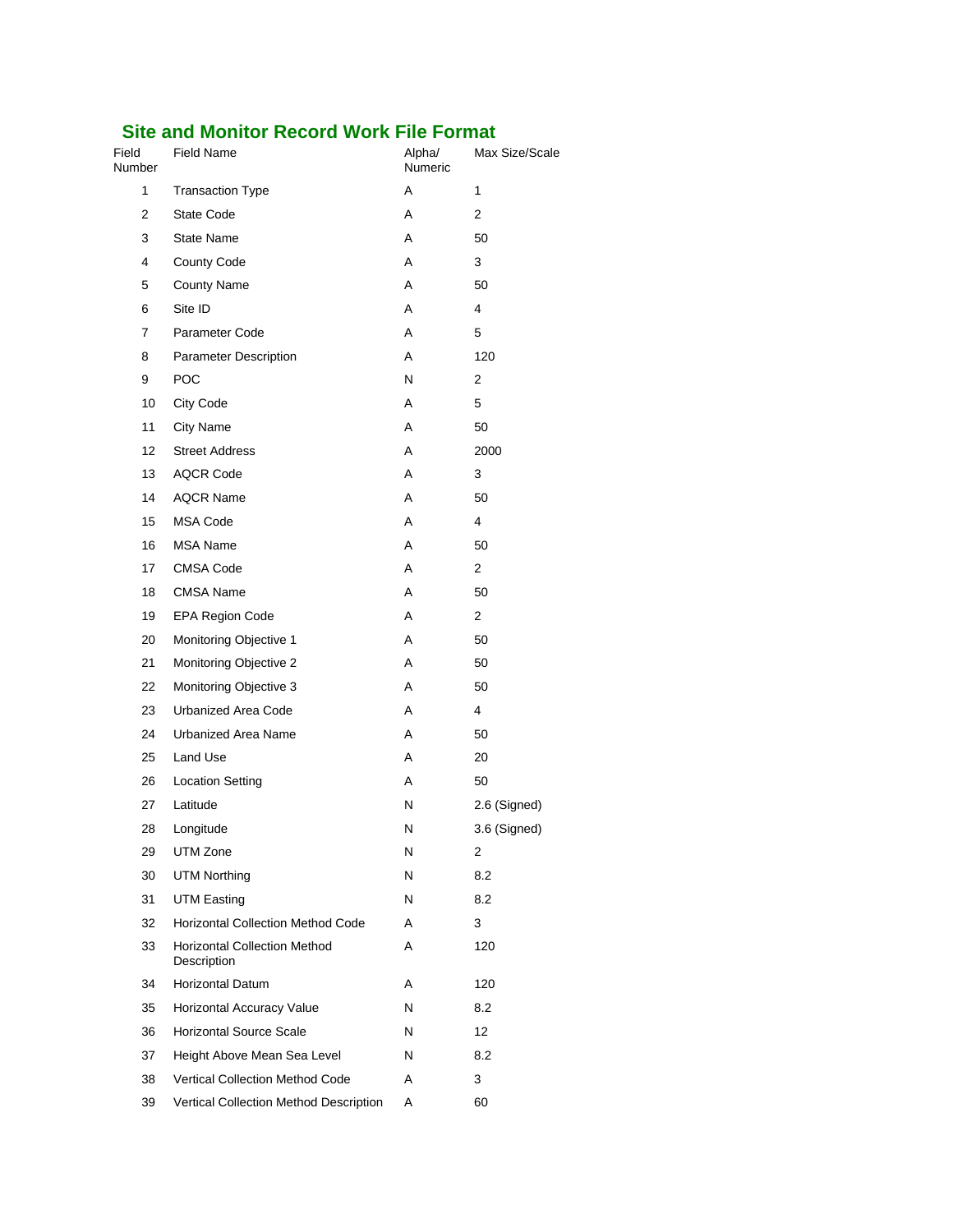| 40 | Vertical Datum          | 60  |
|----|-------------------------|-----|
| 41 | Vertical Accuracy Value | 8.2 |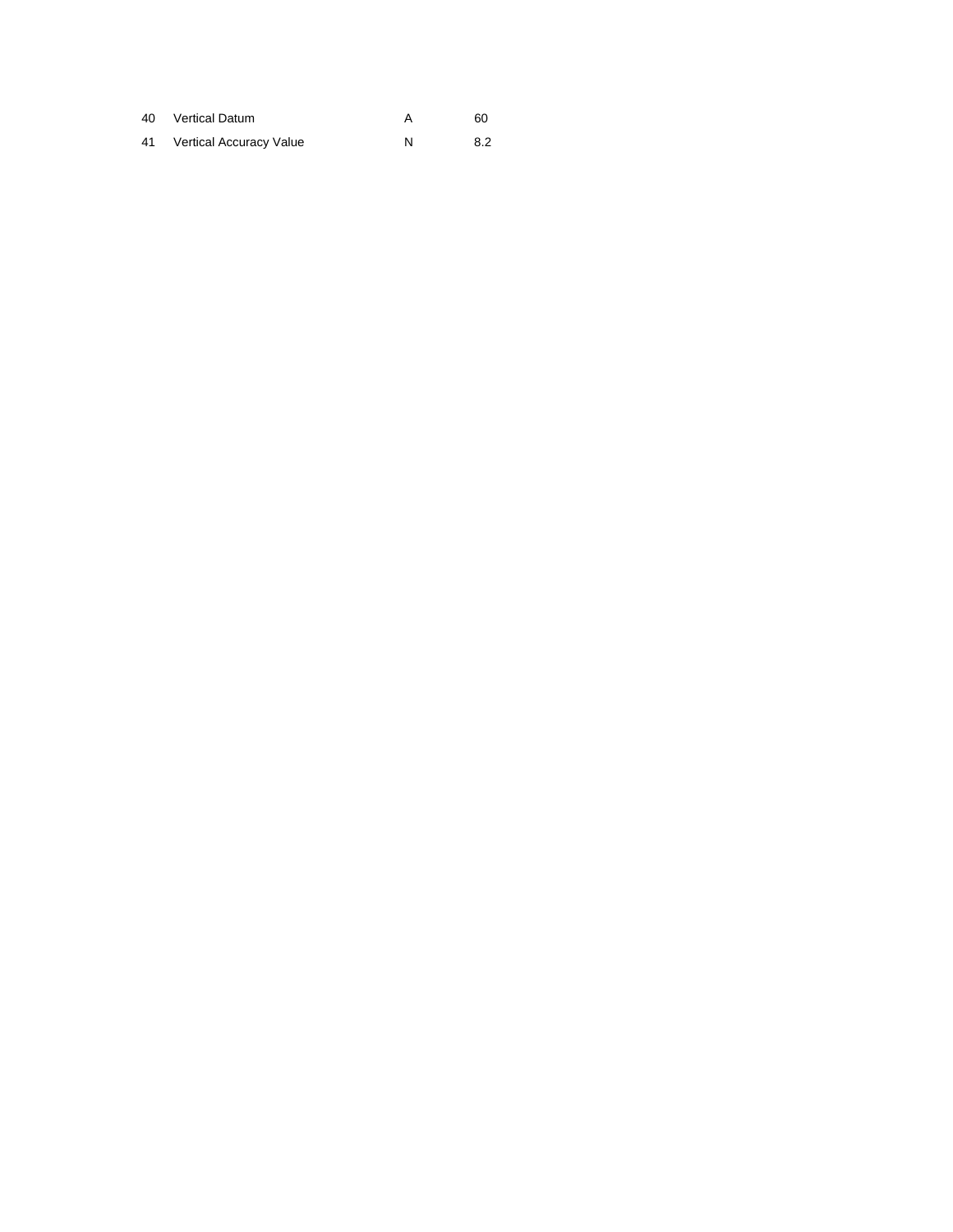#### <span id="page-3-0"></span>**Raw Data Record Work File Format**

A single record, or line, in the file holds a day of data. The Value and Qualifier fields zero through twenty-three correspond to the hours of the day: midnight through 11:00PM. For durations that are longer than hourly, the data appears at the time collected. Empty lines are not provided for skipped or missing days.

| Field<br>Number | <b>Field Name</b>                         | Alpha/<br>Numeric | Max Size/Scale |
|-----------------|-------------------------------------------|-------------------|----------------|
| 1               | <b>Transaction Type</b>                   | Α                 | 1              |
| 2               | <b>State Code</b>                         | Α                 | 2              |
| 3               | County Code                               | A                 | 3              |
| 4               | Site ID                                   | Α                 | 4              |
| 5               | Parameter Code                            | Α                 | 5              |
| 6               | <b>POC</b>                                | Ν                 | 2              |
| 7               | Sample Duration Code                      | Α                 | 8              |
| 8               | Sampling Methodology Code                 | Α                 | 8              |
| 9               | Units Code                                | Α                 | 3              |
| 10              | Minimum Detection Limit                   | N                 | 5.5 (Signed)   |
| 11              | <b>Uncertainty Value</b>                  | Ν                 | 4.6            |
| 12              | Reported Collection Frequency Code        | A                 | 8              |
| 13              | <b>Required Collection Frequency Code</b> | Α                 | 8              |
| 14              | Primary Monitor Type                      | Α                 | 20             |
| 15              | Reporting Organization Code               | Α                 | 8              |
| 16              | Reporting Organization Name               | Α                 | 120            |
| 17              | Sample Date                               | Α                 | 8(YYYYMMDD)    |
| 18              | Sample Value 0                            | Ν                 | 5.5 (Signed)   |
| 19              | Primary Qualifier 0                       | Α                 | 8              |
| 20              | Sample Value 1                            | Ν                 | 5.5 (Signed)   |
| 21              | <b>Primary Qualifier 1</b>                | Α                 | 8              |
| 22              | Sample Value 2                            | N                 | 5.5 (Signed)   |
| 23              | <b>Primary Qualifier 2</b>                | Α                 | 8              |
| 24              | Sample Value 3                            | Ν                 | 5.5 (Signed)   |
| 25              | <b>Primary Qualifier 3</b>                | Α                 | 8              |
| 26              | Sample Value 4                            | Ν                 | 5.5 (Signed)   |
| 27              | <b>Primary Qualifier 4</b>                | A                 | 8              |
| 28              | Sample Value 5                            | Ν                 | 5.5 (Signed)   |
| 29              | Primary Qualifier 5                       | Α                 | 8              |
| 30              | Sample Value 6                            | Ν                 | 5.5 (Signed)   |
| 31              | Primary Qualifier 6                       | Α                 | 8              |
| 32              | Sample Value 7                            | Ν                 | 5.5 (Signed)   |
| 33              | <b>Primary Qualifier 7</b>                | Α                 | 8              |
| 34              | Sample Value 8                            | Ν                 | 5.5 (Signed)   |
| 35              | <b>Primary Qualifier 8</b>                | Α                 | 8              |
| 36              | Sample Value 9                            | Ν                 | 5.5 (Signed)   |
| 37              | Primary Qualifier 9                       | Α                 | 8              |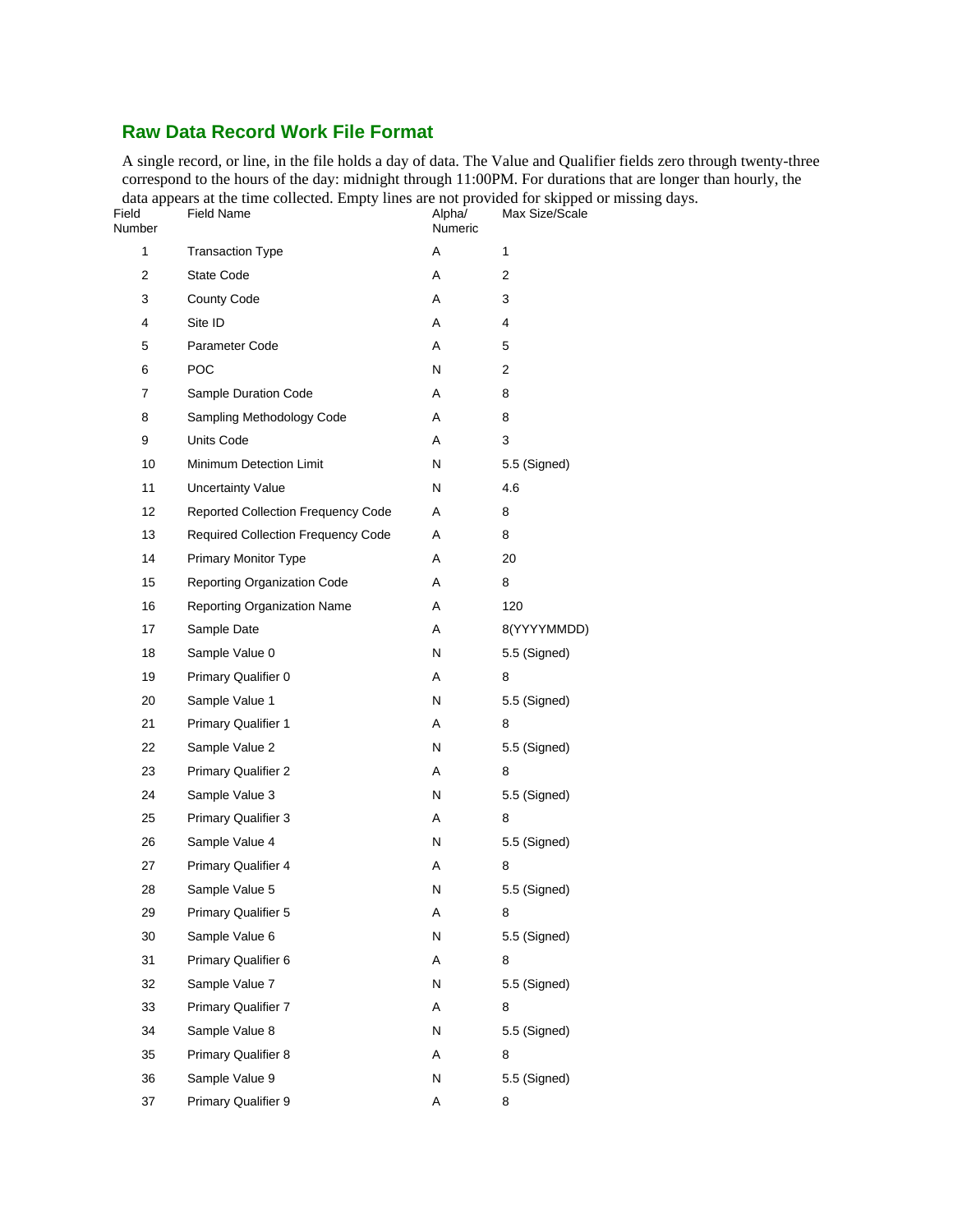| 38 | Sample Value 10             | N | 5.5 (Signed) |
|----|-----------------------------|---|--------------|
| 39 | Primary Qualifier 10        | A | 8            |
| 40 | Sample Value 11             | N | 5.5 (Signed) |
| 41 | <b>Primary Qualifier 11</b> | A | 8            |
| 42 | Sample Value 12             | N | 5.5 (Signed) |
| 43 | <b>Primary Qualifier 12</b> | A | 8            |
| 44 | Sample Value 13             | Ν | 5.5 (Signed) |
| 45 | <b>Primary Qualifier 13</b> | A | 8            |
| 46 | Sample Value 14             | N | 5.5 (Signed) |
| 47 | <b>Primary Qualifier 14</b> | Α | 8            |
| 48 | Sample Value 15             | N | 5.5 (Signed) |
| 49 | <b>Primary Qualifier 15</b> | A | 8            |
| 50 | Sample Value 16             | Ν | 5.5 (Signed) |
| 51 | <b>Primary Qualifier 16</b> | A | 8            |
| 52 | Sample Value 17             | N | 5.5 (Signed) |
| 53 | Primary Qualifier 17        | Α | 8            |
| 54 | Sample Value 18             | N | 5.5 (Signed) |
| 55 | <b>Primary Qualifier 18</b> | A | 8            |
| 56 | Sample Value 19             | N | 5.5 (Signed) |
| 57 | <b>Primary Qualifier 19</b> | Α | 8            |
| 58 | Sample Value 20             | Ν | 5.5 (Signed) |
| 59 | Primary Qualifier 20        | A | 8            |
| 60 | Sample Value 21             | N | 5.5 (Signed) |
| 61 | <b>Primary Qualifier 21</b> | A | 8            |
| 62 | Sample Value 22             | N | 5.5 (Signed) |
| 63 | <b>Primary Qualifier 22</b> | A | 8            |
| 64 | Sample Value 23             | N | 5.5 (Signed) |
| 65 | Primary Qualifier 23        | Α | 8            |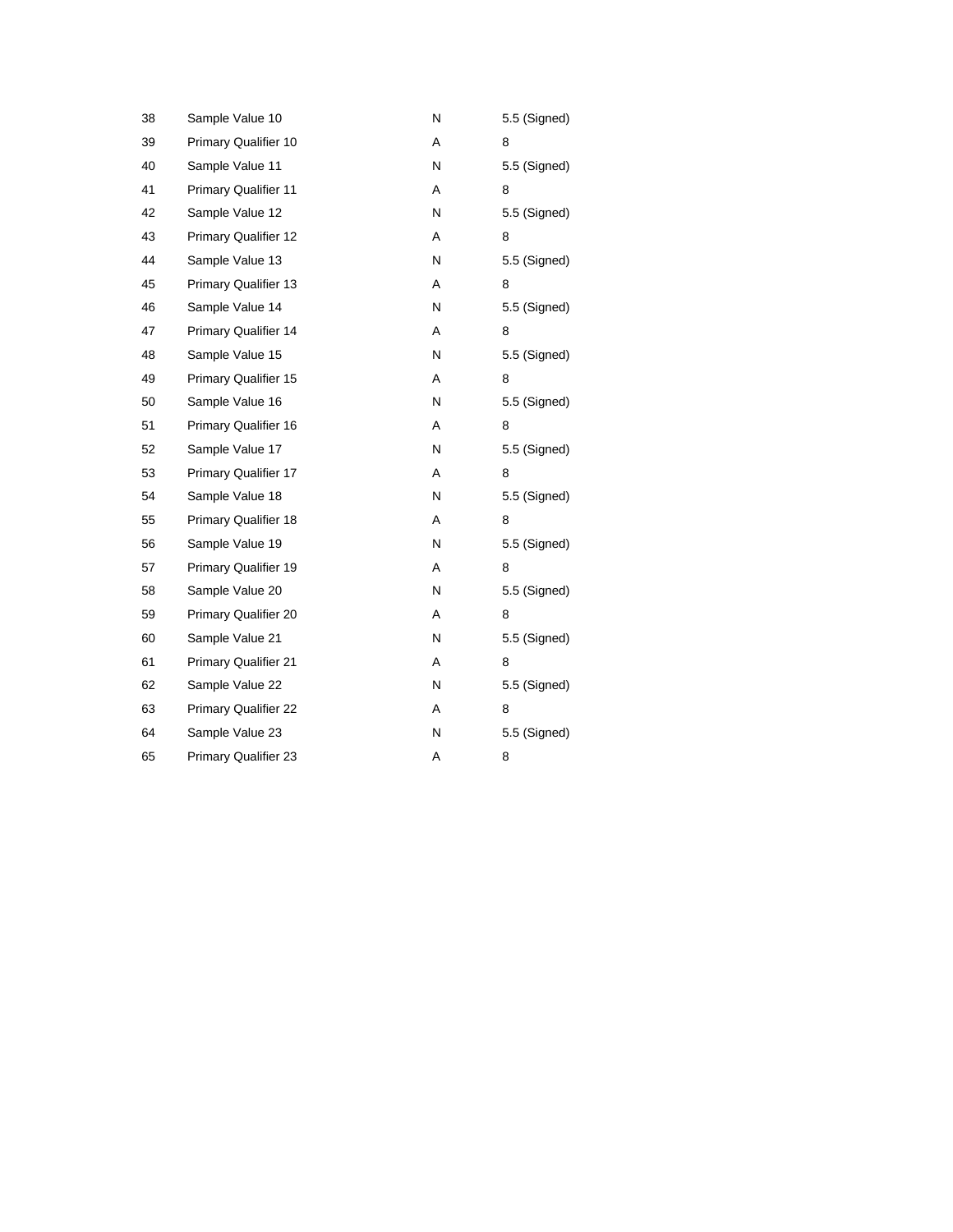### <span id="page-5-0"></span>**NAAQS Average Record Work File Format**

A single record, or line, in the file holds a day of data. The Value and Qualifier fields zero through twenty-three correspond to the hours of the day: midnight through 11:00PM. For durations that are longer than hourly, the data appears at the time collected. Empty lines are not provided for skipped or missing days.

| Field<br>Number | <b>Field Name</b>                  | Alpha/<br>Numeric | Max Size/Scale |
|-----------------|------------------------------------|-------------------|----------------|
| 1               | <b>Transaction Type</b>            | A                 | 1              |
| 2               | State Code                         | A                 | 2              |
| 3               | <b>County Code</b>                 | A                 | 3              |
| 4               | Site ID                            | A                 | 4              |
| 5               | Parameter Code                     | A                 | 5              |
| 6               | POC                                | Ν                 | 2              |
| 7               | Sample Duration Code               | A                 | 8              |
| 8               | <b>Units Code</b>                  | A                 | 3              |
| 9               | <b>Primary Monitor Type</b>        | A                 | 20             |
| 10              | <b>Reporting Organization Code</b> | A                 | 8              |
| 11              | <b>Reporting Organization Name</b> | A                 | 120            |
| 12              | Sample Date                        | A                 | 8 (YYYYMMDD)   |
| 13              | Sample Value 0                     | Ν                 | 5.5 (Signed)   |
| 14              | Exceptional Data Flag 0            | Ν                 | 1              |
| 15              | Sample Value 1                     | Ν                 | 5.5 (Signed)   |
| 16              | <b>Exceptional Data Flag 1</b>     | Ν                 | 1              |
| 17              | Sample Value 2                     | Ν                 | 5.5 (Signed)   |
| 18              | <b>Exceptional Data Flag 2</b>     | Ν                 | 1              |
| 19              | Sample Value 3                     | Ν                 | 5.5 (Signed)   |
| 20              | <b>Exceptional Data Flag 3</b>     | Ν                 | 1              |
| 21              | Sample Value 4                     | Ν                 | 5.5 (Signed)   |
| 22              | <b>Exceptional Data Flag 4</b>     | Ν                 | 1              |
| 23              | Sample Value 5                     | Ν                 | 5.5 (Signed)   |
| 24              | <b>Exceptional Data Flag 5</b>     | Ν                 | 1              |
| 25              | Sample Value 6                     | Ν                 | 5.5 (Signed)   |
| 26              | Exceptional Data Flag 6            | Ν                 | 1              |
| 27              | Sample Value 7                     | Ν                 | 5.5 (Signed)   |
| 28              | <b>Exceptional Data Flag 7</b>     | Ν                 | 1              |
| 29              | Sample Value 8                     | N                 | 5.5 (Signed)   |
| 30              | Exceptional Data Flag 8            | Ν                 | 1              |
| 31              | Sample Value 9                     | Ν                 | 5.5 (Signed)   |
| 32              | Exceptional Data Flag 9            | Ν                 | 1              |
| 33              | Sample Value 10                    | Ν                 | 5.5 (Signed)   |
| 34              | Exceptional Data Flag 10           | Ν                 | 1              |
| 35              | Sample Value 11                    | Ν                 | 5.5 (Signed)   |
| 36              | <b>Exceptional Data Flag 11</b>    | Ν                 | 1              |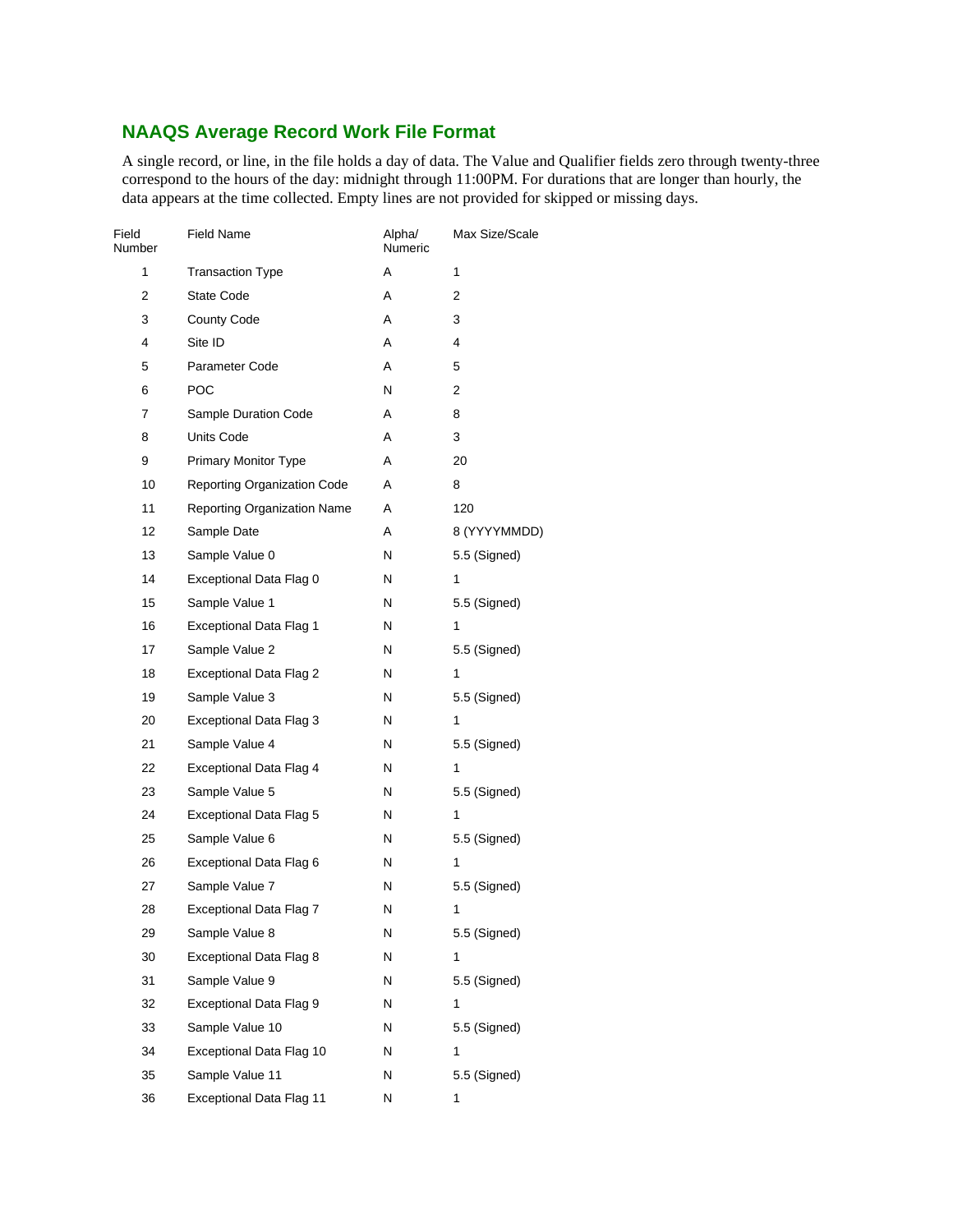| 37 | Sample Value 12                 | N | 5.5 (Signed) |
|----|---------------------------------|---|--------------|
| 38 | <b>Exceptional Data Flag 12</b> | N | 1            |
| 39 | Sample Value 13                 | N | 5.5 (Signed) |
| 40 | Exceptional Data Flag 13        | N | 1            |
| 41 | Sample Value 14                 | N | 5.5 (Signed) |
| 42 | Exceptional Data Flag 14        | N | 1            |
| 43 | Sample Value 15                 | N | 5.5 (Signed) |
| 44 | Exceptional Data Flag 15        | N | 1            |
| 45 | Sample Value 16                 | N | 5.5 (Signed) |
| 46 | Exceptional Data Flag 16        | Ν | 1            |
| 47 | Sample Value 17                 | N | 5.5 (Signed) |
| 48 | Exceptional Data Flag 17        | N | 1            |
| 49 | Sample Value 18                 | N | 5.5 (Signed) |
| 50 | Exceptional Data Flag 18        | N | 1            |
| 51 | Sample Value 19                 | N | 5.5 (Signed) |
| 52 | Exceptional Data Flag 19        | N | 1            |
| 53 | Sample Value 20                 | N | 5.5 (Signed) |
| 54 | Exceptional Data Flag 20        | Ν | 1            |
| 55 | Sample Value 21                 | N | 5.5 (Signed) |
| 56 | <b>Exceptional Data Flag 21</b> | N | 1            |
| 57 | Sample Value 22                 | N | 5.5 (Signed) |
| 58 | <b>Exceptional Data Flag 22</b> | N | 1            |
| 59 | Sample Value 23                 | N | 5.5 (Signed) |
| 60 | Exceptional Data Flag 23        | N | 1            |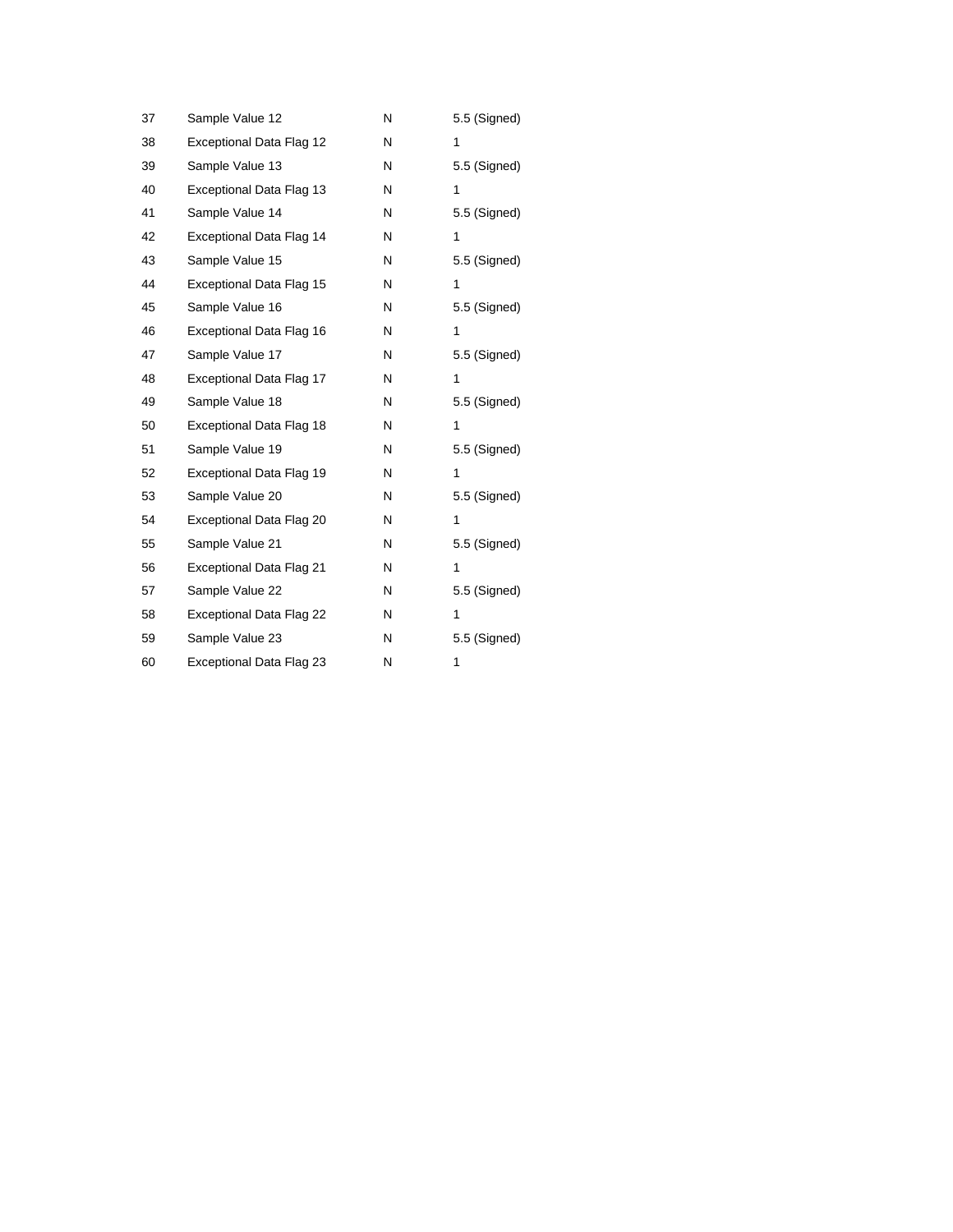# <span id="page-7-0"></span>**Composite Data Record Work File Format**

A single record, or line, in the file holds a year of data. The Value Sample and Qualifier fields one through fifty-three correspond to the weeks, months or quarters of the year. Empty lines are not provided for skipped or missing data.

| Field<br>Number | <b>Field Name</b>                  | Alpha/ Numeric | Max Size/Scale |
|-----------------|------------------------------------|----------------|----------------|
| 1               | <b>Transaction Type</b>            | A              | A1             |
| 2               | <b>State Code</b>                  | A              | A2             |
| 3               | <b>County Code</b>                 | A              | A <sub>3</sub> |
| 4               | Site ID                            | A              | A4             |
| 5               | Parameter Code                     | A              | A5             |
| 6               | POC                                | N              | N2             |
| 7               | Sampling Methodology Code          | A              | A8             |
| 8               | Units Code                         | A              | A3             |
| 9               | Minimum Detection Limit            | N              | N5.5 (Signed)  |
| 10              | <b>Uncertainty Value</b>           | N              | N4.6           |
| 11              | Composite Type                     | A              | A20            |
| 12              | Primary Monitor Type               | A              | A20            |
| 13              | <b>Reporting Organization Code</b> | A              | A8             |
| 14              | Reporting Organization Name        | A              | A120           |
| 15              | Year                               | Ν              | N4             |
| 16              | Sample Value 1                     | N              | N5.5 (Signed)  |
| 17              | Sample Count 1                     | N              | N3             |
| 18              | <b>Primary Qualifier 1</b>         | A              | A8             |
| 19              | Sample Value 2                     | N              | N5.5 (Signed)  |
| 20              | Sample Count 2                     | N              | N3             |
| 21              | <b>Primary Qualifier 2</b>         | A              | A8             |
| 22              | Sample Value 3                     | N              | N5.5 (Signed)  |
| 23              | Sample Count 3                     | Ν              | N3             |
| 24              | <b>Primary Qualifier 3</b>         | A              | A8             |
| 25              | Sample Value 4                     | N              | N5.5 (Signed)  |
| 26              | Sample Count 4                     | N              | N3             |
| 27              | <b>Primary Qualifier 4</b>         | A              | A8             |
| 28              | Sample Value 5                     | Ν              | N5.5 (Signed)  |
| 29              | Sample Count 5                     | N              | N3             |
| 30              | <b>Primary Qualifier 5</b>         | Α              | A8             |
| 31              | Sample Value 6                     | N              | N5.5 (Signed)  |
| 32              | Sample Count 6                     | Ν              | N3             |
| 33              | Primary Qualifier 6                | Α              | A <sub>8</sub> |
| 34              | Sample Value 7                     | Ν              | N5.5 (Signed)  |
| 35              | Sample Count 7                     | N              | N <sub>3</sub> |
| 36              | <b>Primary Qualifier 7</b>         | Α              | A8             |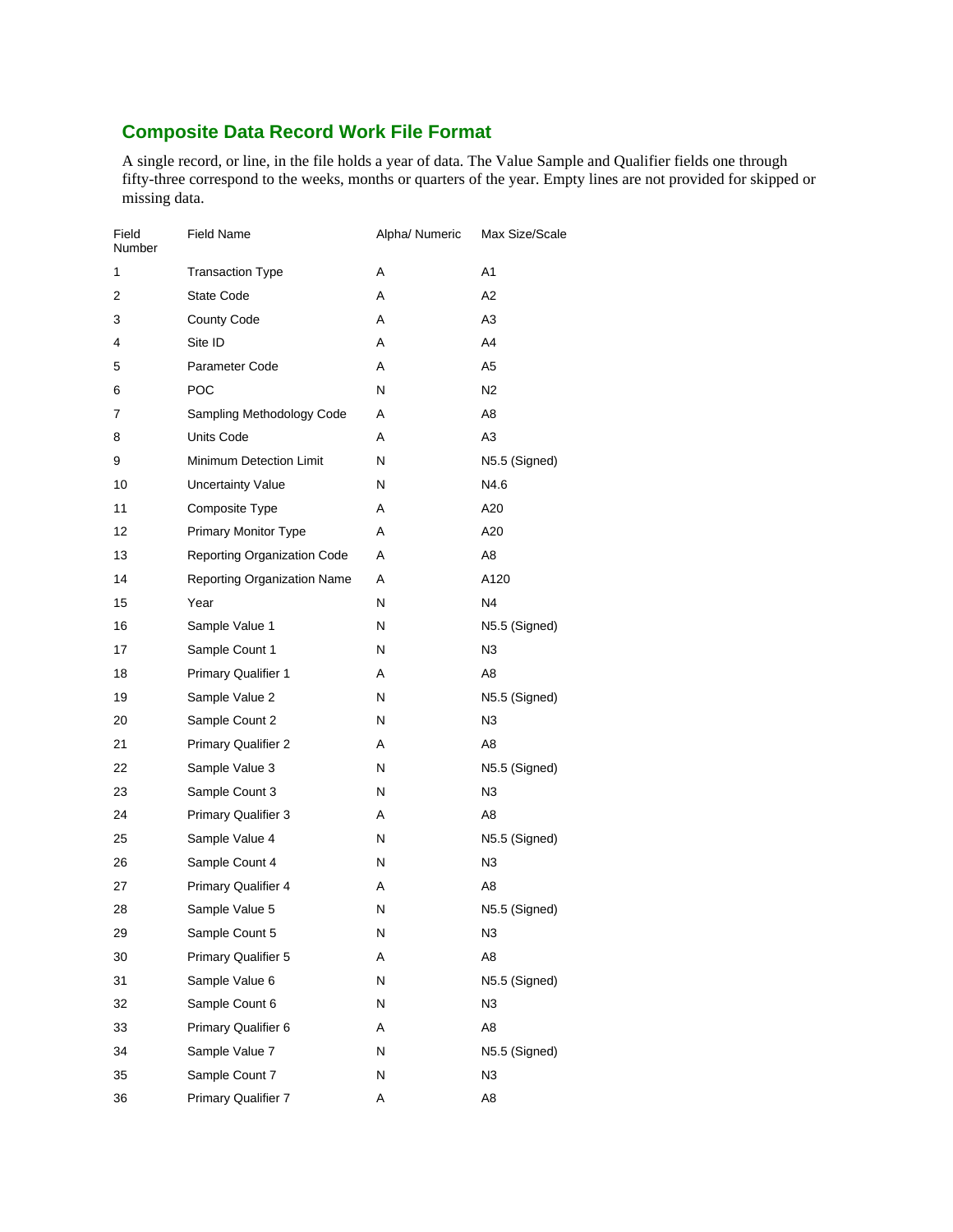| 37 | Sample Value 8              | Ν | N5.5 (Signed)  |
|----|-----------------------------|---|----------------|
| 38 | Sample Count 8              | Ν | N3             |
| 39 | <b>Primary Qualifier 8</b>  | Α | A8             |
| 40 | Sample Value 9              | Ν | N5.5 (Signed)  |
| 41 | Sample Count 9              | Ν | N3             |
| 42 | <b>Primary Qualifier 9</b>  | Α | A8             |
| 43 | Sample Value 10             | N | N5.5 (Signed)  |
| 44 | Sample Count 10             | Ν | N3             |
| 45 | Primary Qualifier 10        | Α | A8             |
| 46 | Sample Value 11             | Ν | N5.5 (Signed)  |
| 47 | Sample Count 11             | Ν | N3             |
| 48 | <b>Primary Qualifier 11</b> | Α | A8             |
| 49 | Sample Value 12             | Ν | N5.5 (Signed)  |
| 50 | Sample Count 12             | Ν | N3             |
| 51 | <b>Primary Qualifier 12</b> | Α | A8             |
| 52 | Sample Value 13             | Ν | N5.5 (Signed)  |
| 53 | Sample Count 13             | Ν | N3             |
| 54 | Primary Qualifier 13        | A | A8             |
| 55 | Sample Value 14             | Ν | N5.5 (Signed)  |
| 56 | Sample Count 14             | Ν | N3             |
| 57 | <b>Primary Qualifier 14</b> | Α | A8             |
| 58 | Sample Value 15             | Ν | N5.5 (Signed)  |
| 59 | Sample Count 15             | Ν | N3             |
| 60 | <b>Primary Qualifier 15</b> | Α | A8             |
| 61 | Sample Value 16             | Ν | N5.5 (Signed)  |
| 62 | Sample Count 16             | Ν | N3             |
| 63 | Primary Qualifier 16        | Α | A8             |
| 64 | Sample Value 17             | N | N5.5 (Signed)  |
| 65 | Sample Count 17             | Ν | N <sub>3</sub> |
| 66 | Primary Qualifier 17        | Α | A8             |
| 67 | Sample Value 18             | Ν | N5.5 (Signed)  |
| 68 | Sample Count 18             | Ν | N3             |
| 69 | <b>Primary Qualifier 18</b> | Α | A8             |
| 70 | Sample Value 19             | Ν | N5.5 (Signed)  |
| 71 | Sample Count 19             | Ν | N <sub>3</sub> |
| 72 | Primary Qualifier 19        | Α | A8             |
| 73 | Sample Value 20             | Ν | N5.5 (Signed)  |
| 74 | Sample Count 20             | N | N3             |
| 75 | Primary Qualifier 20        | Α | A8             |
| 76 | Sample Value 21             | Ν | N5.5 (Signed)  |
| 77 | Sample Count 21             | Ν | N3             |
| 78 | <b>Primary Qualifier 21</b> | Α | A8             |
| 79 | Sample Value 22             | Ν | N5.5 (Signed)  |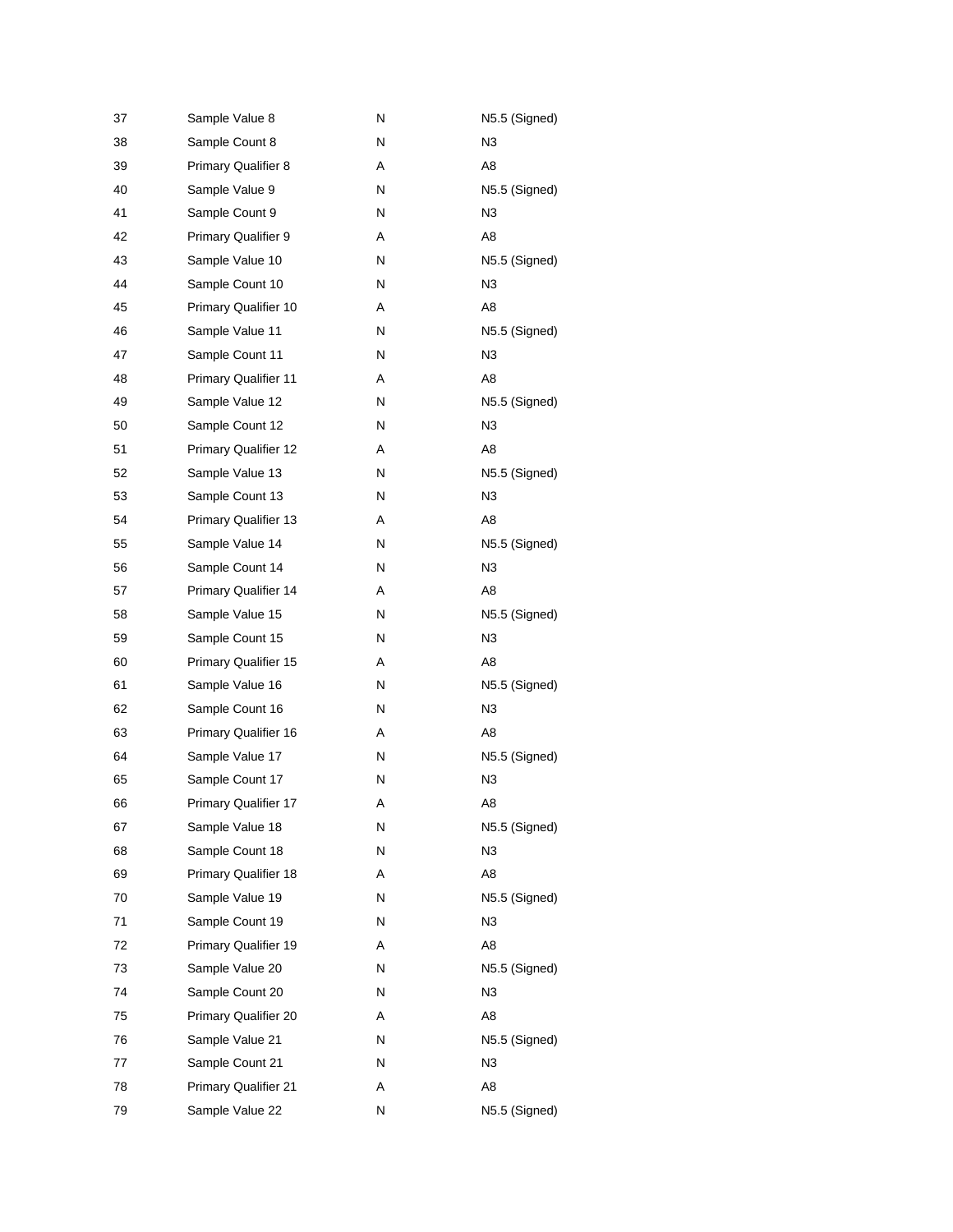| 80  | Sample Count 22             | Ν | N <sub>3</sub> |
|-----|-----------------------------|---|----------------|
| 81  | <b>Primary Qualifier 22</b> | Α | A8             |
| 82  | Sample Value 23             | Ν | N5.5 (Signed)  |
| 83  | Sample Count 23             | Ν | N3             |
| 84  | <b>Primary Qualifier 23</b> | A | A8             |
| 85  | Sample Value 24             | Ν | N5.5 (Signed)  |
| 86  | Sample Count 24             | Ν | N3             |
| 87  | Primary Qualifier 24        | A | A8             |
| 88  | Sample Value 25             | Ν | N5.5 (Signed)  |
| 89  | Sample Count 25             | Ν | N3             |
| 90  | Primary Qualifier 25        | Α | A8             |
| 91  | Sample Value 26             | Ν | N5.5 (Signed)  |
| 92  | Sample Count 26             | Ν | N3             |
| 93  | Primary Qualifier 26        | A | A8             |
| 94  | Sample Value 27             | Ν | N5.5 (Signed)  |
| 95  | Sample Count 27             | N | N3             |
| 96  | Primary Qualifier 27        | Α | A8             |
| 97  | Sample Value 28             | Ν | N5.5 (Signed)  |
| 98  | Sample Count 28             | Ν | N <sub>3</sub> |
| 99  | <b>Primary Qualifier 28</b> | Α | A8             |
| 100 | Sample Value 29             | Ν | 5.5 (Signed)   |
| 101 | Sample Count 29             | Ν | 3              |
| 102 | Primary Qualifier 29        | Α | 8              |
| 103 | Sample Value 30             | Ν | 5.5 (Signed)   |
| 104 | Sample Count 30             | Ν | 3              |
| 105 | Primary Qualifier 30        | Α | 8              |
| 106 | Sample Value 31             | Ν | 5.5 (Signed)   |
| 107 | Sample Count 31             | Ν | 3              |
| 108 | <b>Primary Qualifier 31</b> | Α | 8              |
| 109 | Sample Value 32             | N | 5.5 (Signed)   |
| 110 | Sample Count 32             | Ν | 3              |
| 111 | <b>Primary Qualifier 32</b> | Α | 8              |
| 112 | Sample Value 33             | Ν | 5.5 (Signed)   |
| 113 | Sample Count 33             | Ν | 3              |
| 114 | Primary Qualifier 33        | Α | 8              |
| 115 | Sample Value 34             | Ν | 5.5 (Signed)   |
| 116 | Sample Count 34             | Ν | 3              |
| 117 | Primary Qualifier 34        | Α | 8              |
| 118 | Sample Value 35             | Ν | 5.5 (Signed)   |
| 119 | Sample Count 35             | Ν | 3              |
| 120 | Primary Qualifier 35        | Α | 8              |
| 121 | Sample Value 36             | Ν | 5.5 (Signed)   |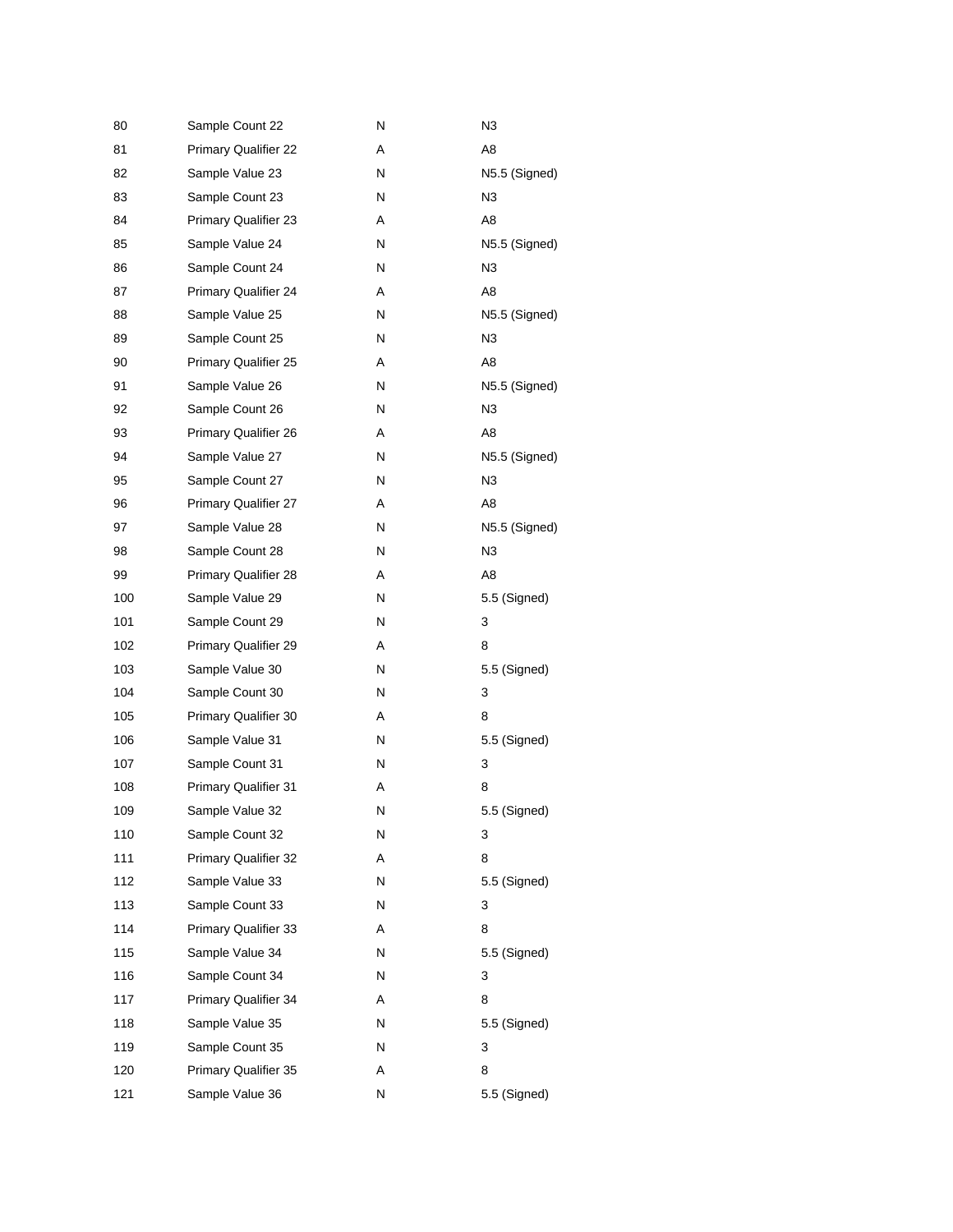| 122 | Sample Count 36             | Ν | 3            |
|-----|-----------------------------|---|--------------|
| 123 | <b>Primary Qualifier 36</b> | Α | 8            |
| 124 | Sample Value 37             | Ν | 5.5 (Signed) |
| 125 | Sample Count 37             | Ν | 3            |
| 126 | <b>Primary Qualifier 37</b> | Α | 8            |
| 127 | Sample Value 38             | Ν | 5.5 (Signed) |
| 128 | Sample Count 38             | Ν | 3            |
| 129 | Primary Qualifier 38        | Α | 8            |
| 130 | Sample Value 39             | Ν | 5.5 (Signed) |
| 131 | Sample Count 39             | Ν | 3            |
| 132 | Primary Qualifier 39        | A | 8            |
| 133 | Sample Value 40             | Ν | 5.5 (Signed) |
| 134 | Sample Count 40             | N | 3            |
| 135 | Primary Qualifier 40        | Α | 8            |
| 136 | Sample Value 41             | Ν | 5.5 (Signed) |
| 137 | Sample Count 41             | Ν | 3            |
| 138 | <b>Primary Qualifier 41</b> | Α | 8            |
| 139 | Sample Value 42             | Ν | 5.5 (Signed) |
| 140 | Sample Count 42             | Ν | 3            |
| 141 | <b>Primary Qualifier 42</b> | Α | 8            |
| 142 | Sample Value 43             | Ν | 5.5 (Signed) |
| 143 | Sample Count 43             | N | 3            |
| 144 | <b>Primary Qualifier 43</b> | Α | 8            |
| 145 | Sample Value 44             | Ν | 5.5 (Signed) |
| 146 | Sample Count 44             | Ν | 3            |
| 147 | Primary Qualifier 44        | Α | 8            |
| 148 | Sample Value 45             | Ν | 5.5 (Signed) |
| 149 | Sample Count 45             | Ν | 3            |
| 150 | Primary Qualifier 45        | Α | 8            |
| 151 | Sample Value 46             | N | 5.5 (Signed) |
| 152 | Sample Count 46             | Ν | 3            |
| 153 | <b>Primary Qualifier 46</b> | Α | 8            |
| 154 | Sample Value 47             | Ν | 5.5 (Signed) |
| 155 | Sample Count 47             | N | 3            |
| 156 | <b>Primary Qualifier 47</b> | A | 8            |
| 157 | Sample Value 48             | Ν | 5.5 (Signed) |
| 158 | Sample Count 48             | Ν | 3            |
| 159 | <b>Primary Qualifier 48</b> | Α | 8            |
| 160 | Sample Value 49             | Ν | 5.5 (Signed) |
| 161 | Sample Count 49             | N | 3            |
| 162 | <b>Primary Qualifier 49</b> | Α | 8            |
| 163 | Sample Value 50             | Ν | 5.5 (Signed) |
| 164 | Sample Count 50             | Ν | 3            |